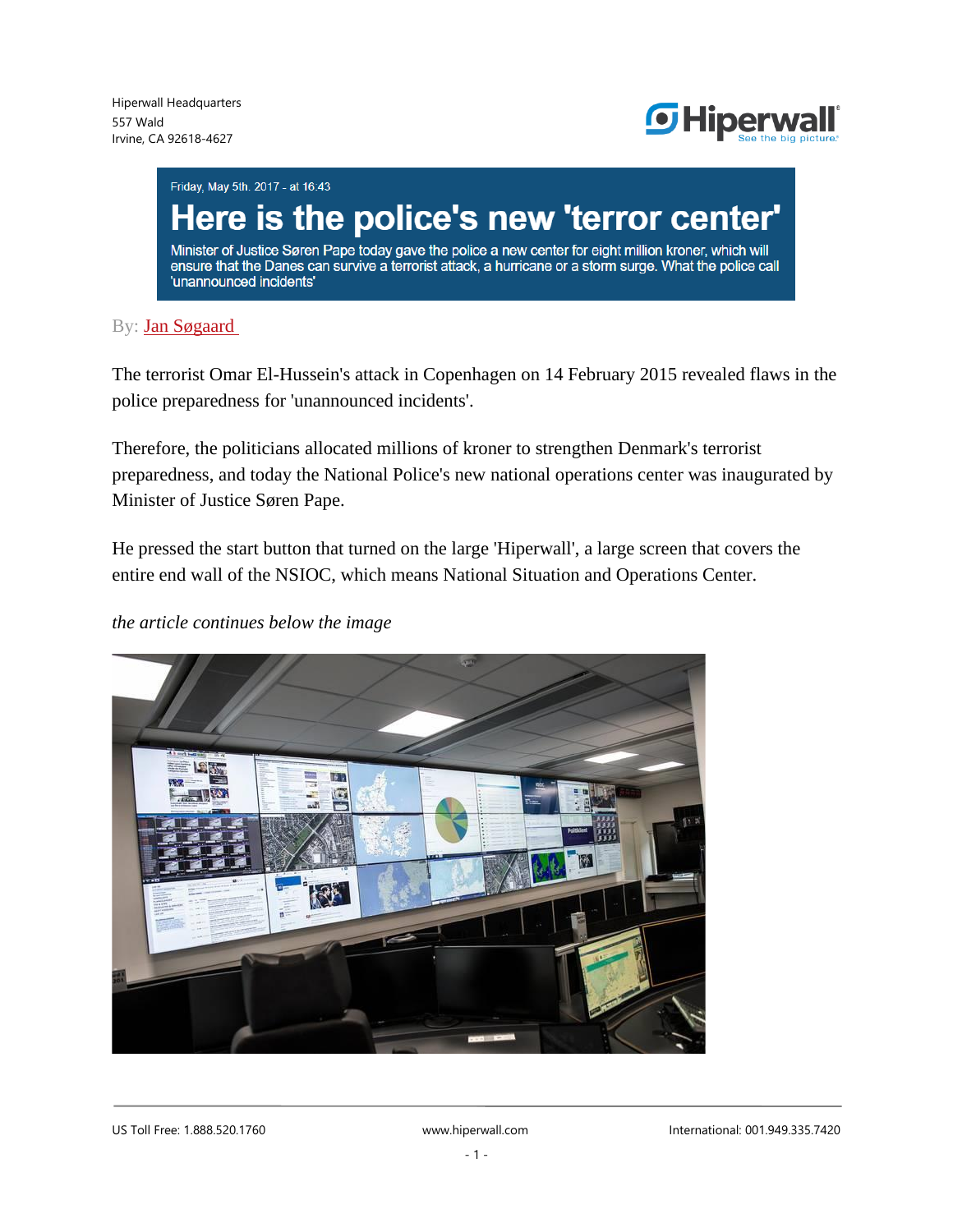

24 screens put together into a 'Hiperwall'. Here, the police can follow both in the police's closed systems and on social media. Photo: Mogens Flindt

It is located in the National Police building on Ejby Industrivej in Glostrup, where the staff of NSIOC can look out through the windows to the parking lot in front, while curious people can not look in and follow the big screen because the windows have mirrored glass on the outside.

Around the clock, the center is ready to put the entire emergency response in motion. Not only in a terrorist attack, but also in natural phenomena such as hurricanes and storm surges, where it is necessary to prioritize and coordinate the forces of the police and emergency services.

## **- A quantum leap for the police**

- It is a tool that the police need so that they can take care of us all, said Minister of Justice Søren Pape.

- This is a quantum leap for the Danish police, says the minister.

There is a 'serious' terrorist threat against Denmark, says PET, and therefore one of the screens in NSIOC shows 'National Situation'. It appears that the level of preparedness is at 'increased preparedness', which is commonplace in Denmark at the moment due to the terrorist threat.



It has cost just under DKK 8 million to build NSIOC, which is staffed with four police officers around the clock on a daily basis:

A duty officer, an operator and two employees from the NEC, the National Investigation Center and the Communications Center. At the touch of a button, the center can communicate with both Interpol, Europol and other partners, national and international.

There are 10 workplaces in the center, each with four screens and telephones, so that NSIOC can quickly go from the daily operational readiness to full staffing.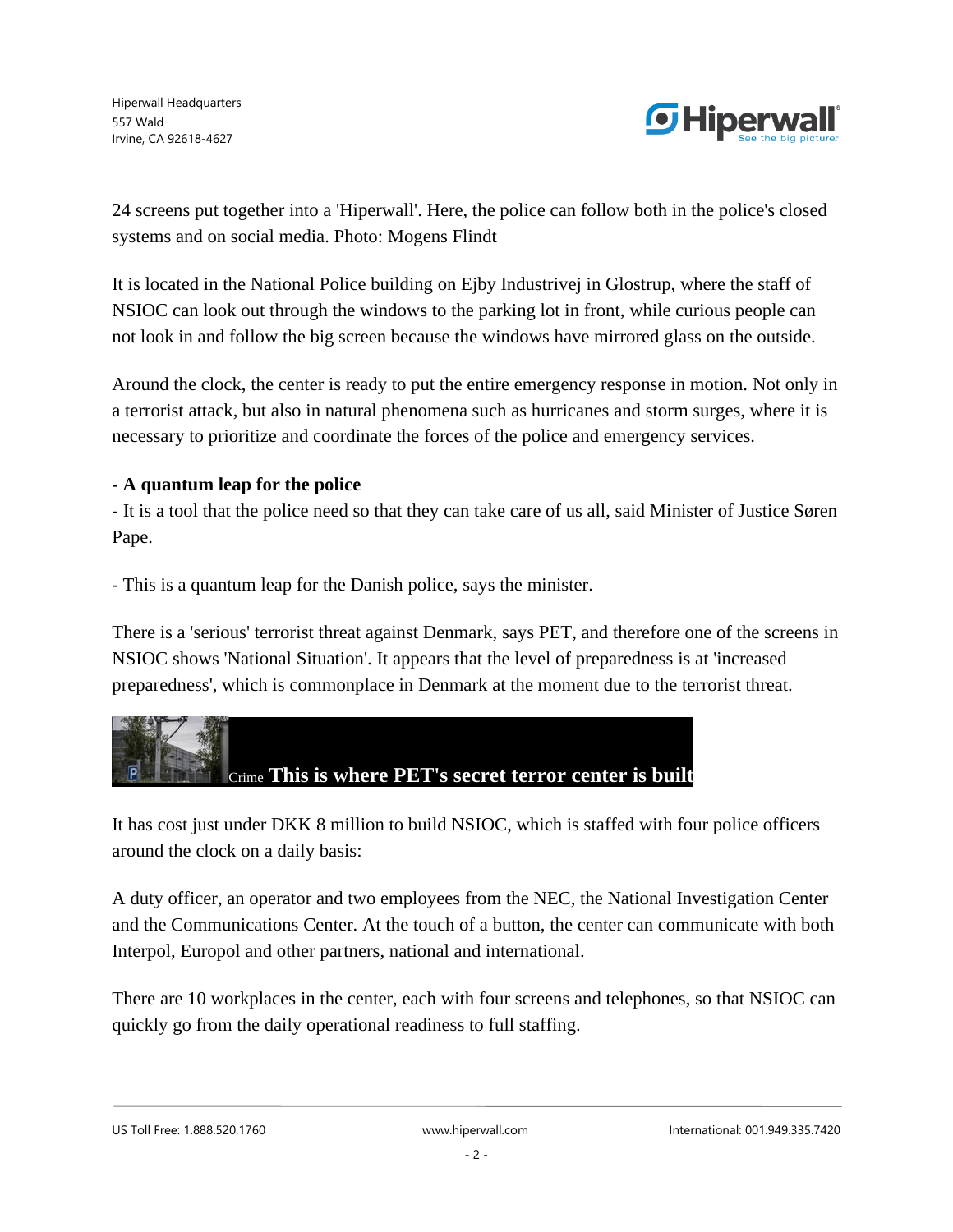

The same building in Ejby also houses the NOST - the National Operational Staff - which in crisis situations must direct the police's efforts nationally. And even though the NOST staff sits in a separate room, they have direct contact with NSIOC and the same screens.

## **Two new centers on the way**

The Police Intelligence Service has already had its own 24-hour Situation and Operations Center, SIOC, which manages PET's efforts, and at the end of the year two regional centers at the East Jutland and Copenhagen Police are expected to be taken into use.

Thereafter, the police have four 24-hour manned centers in addition to the police's 12 duty centers and the three emergency centers 1-1-2.

#### *the article continues below the image*



The National Police's anonymous office building in Ejby houses the new operations center. It is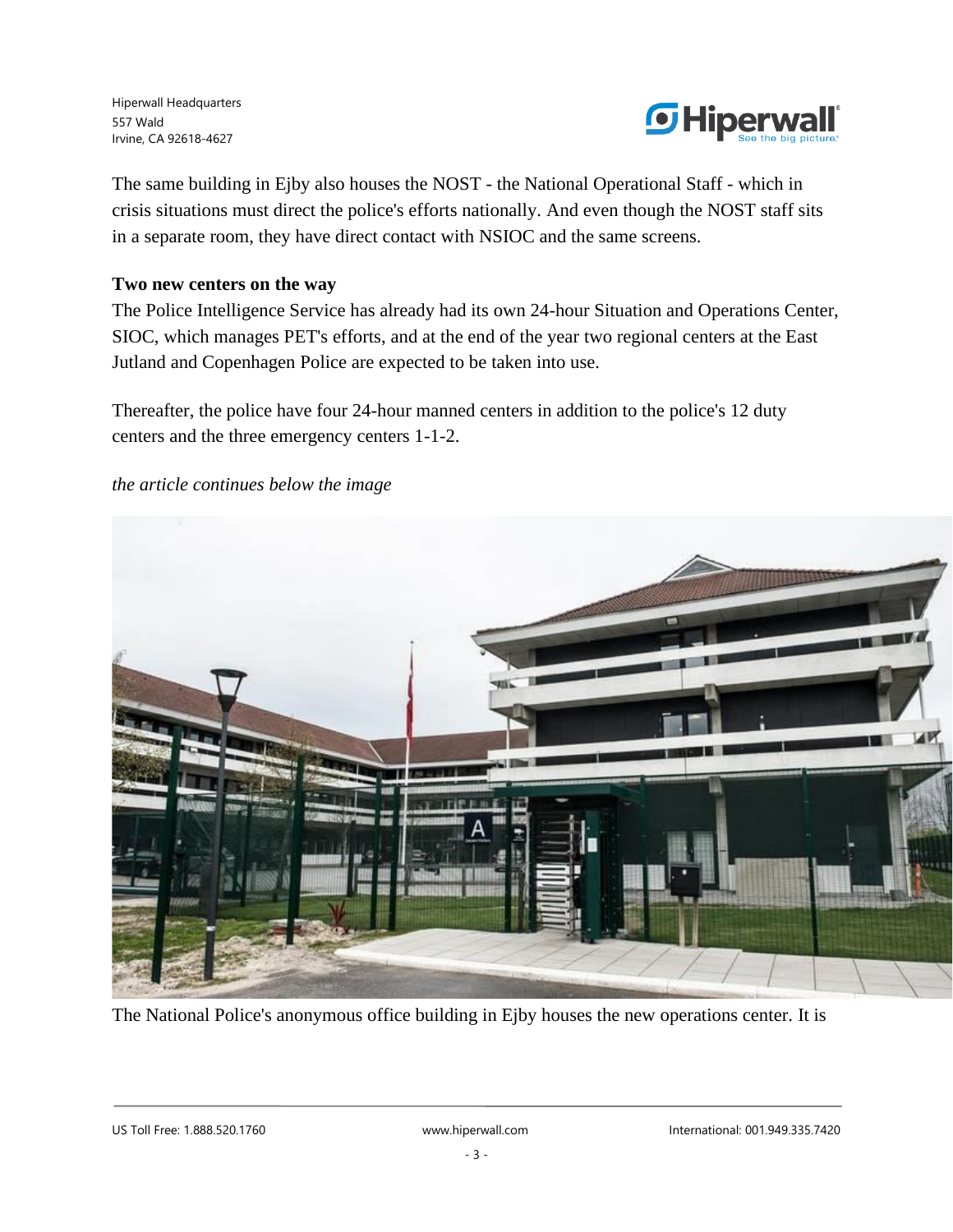

not exactly a bunker, nor is the center built for war, but 'only' to deal with terrorist attacks, hurricanes, storm surges and similar major 'incidents'. Photo: Mogens Flindt.

Chief Police Inspector Søren Thomassen explains that NSIOC must support the police district or districts that are affected by a major task, and ensure that there is a national overview and that resources are distributed so that there is still a balance between Eastern and Western Denmark.

The NSIOC must ensure that the affected police district has the necessary personnel, equipment and weapons and has an overview of what resources can be drawn on.

## **So many - or few - officers take care of us**

At 2 pm today, for example, it appeared from one of the screens on the wall at NSIOC that there were 1734 police officers on duty throughout Denmark, in Copenhagen 763, in North Zealand 179, on Funen 97 and 12 on Bornholm.

The center must make sure to distribute staff and patrol cars in the event of a sudden 'incident', so that parts of Denmark are not completely drained of police.

NSIOC can, for example, provide helicopter support and police dogs for large-scale searches.

*the article continues below the image*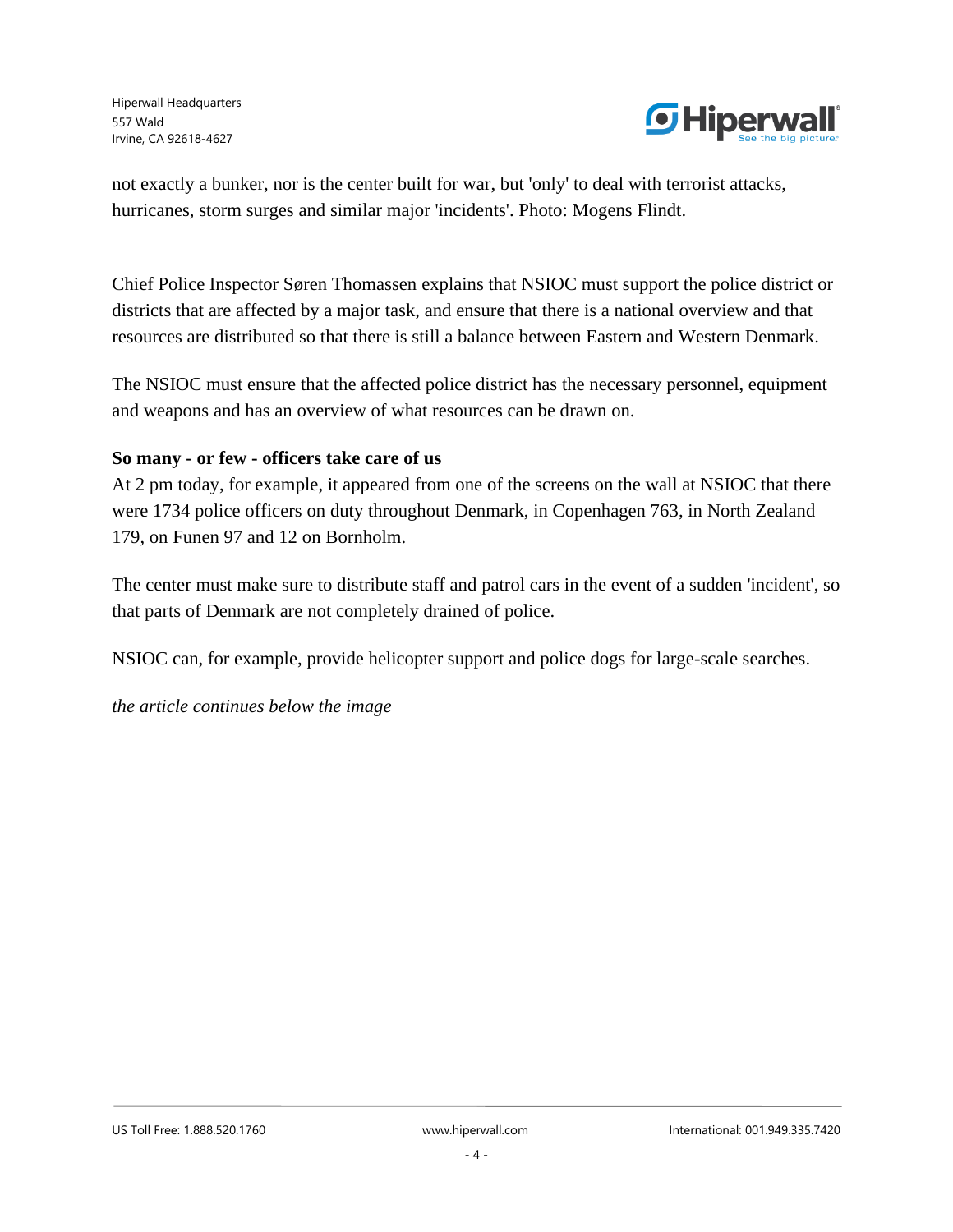



On a daily basis, the center is staffed around the clock with a duty manager, an operator and two employees from the national investigation and communication center, who are responsible for the contact to e.g. Europol and Interpol. Photo: Mogens Flindt

The large 'Hiperwall' in NSIOC consists of 24 TV screens mounted on a wall, but funnily enough, most of the screens are used for 'open sources' that anyone can check on their computer: Various news sites, Ritzau, Twitter, Google Maps and Flightradar just to name a few.